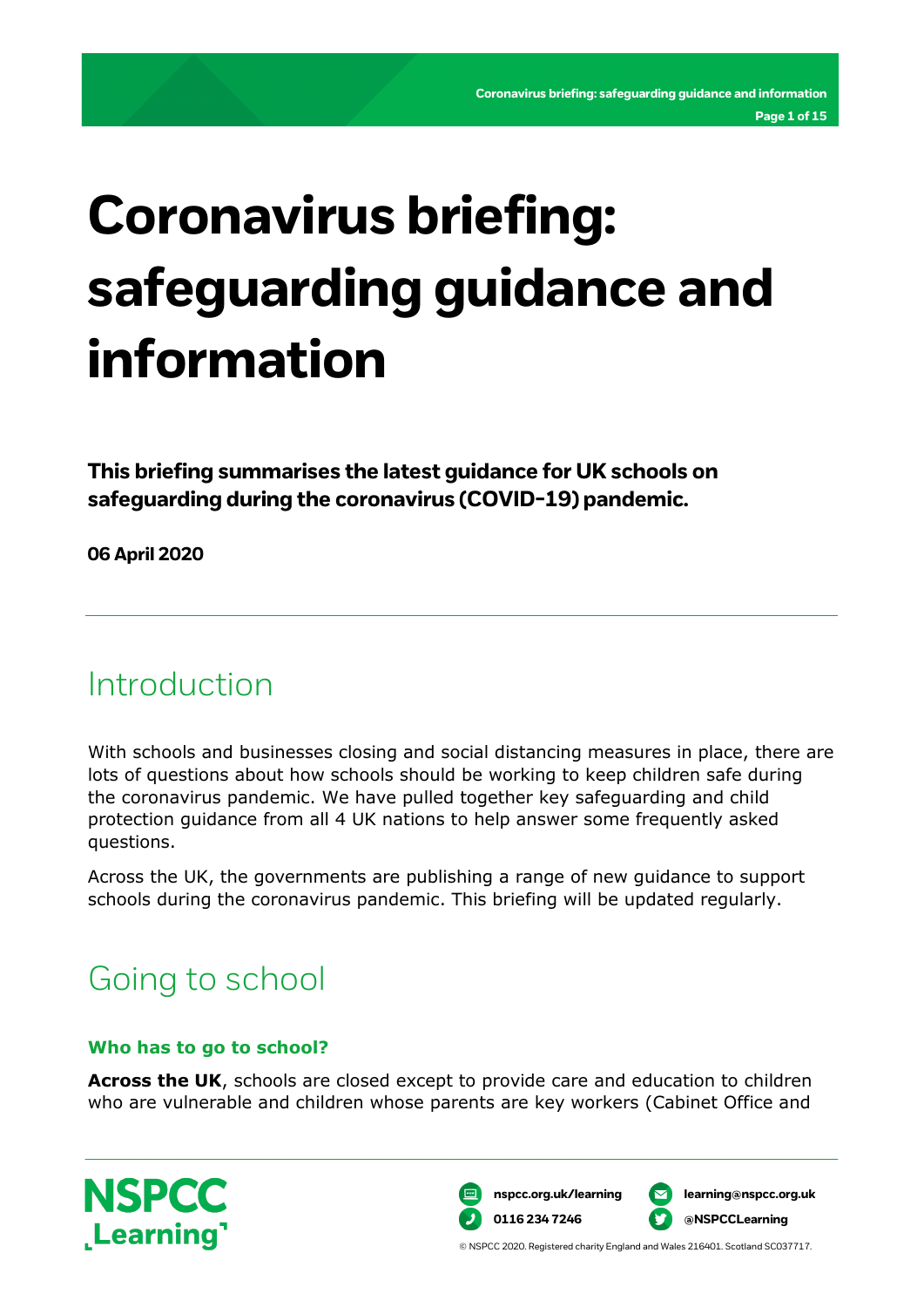Department for Education (DfE), 2020; Department of Education, 2020b; Scottish Government, 2020a; Welsh Government, 2020f).

#### **Who are vulnerable children?**

In **England**, vulnerable children are those who have a social worker and those aged up to 25 with education, health and care (EHC) plans. This includes children who have a child protection plan or are looked after.

Children may also be deemed vulnerable if they have been assessed as being in need or meet the definition in **[section 17 of the Children Act 1989](http://www.legislation.gov.uk/ukpga/1989/41/section/17)** (Department for Education (DfE) and Public Health England (PHE), 2020).

In **Northern Ireland**, vulnerable children are those:

- receiving support from Health and Social Services including family support, child protection and looked after children services
- on the child protection register
- with statements of special education needs
- accessing education otherwise than at school (EOTAS), which is provision for children with social, emotional, behavioural, medical or other issues which mean they cannot otherwise access suitable education
- accessing education nurture units, which are an intervention for children with social, emotional and behavioural difficulties
- with emerging and diagnosed mental health needs
- who are homeless
- who are young carers
- subject to paramilitary threat
- whose parents have mental health problems
- whose parents have alcohol and drug addictions
- affected by domestic abuse (Department of Education, 2020b).

In **Scotland**, children may be vulnerable for a range of reasons including:

- being on the child protection register
- being looked after
- being on the edge of care
- being eligible for free school meals
- having complex additional support needs
- being affected by poverty and deprivation (Scottish Government, 2020a).

In **Wales**, vulnerable children include:

- those who have safeguarding needs
- those who are supported by social care



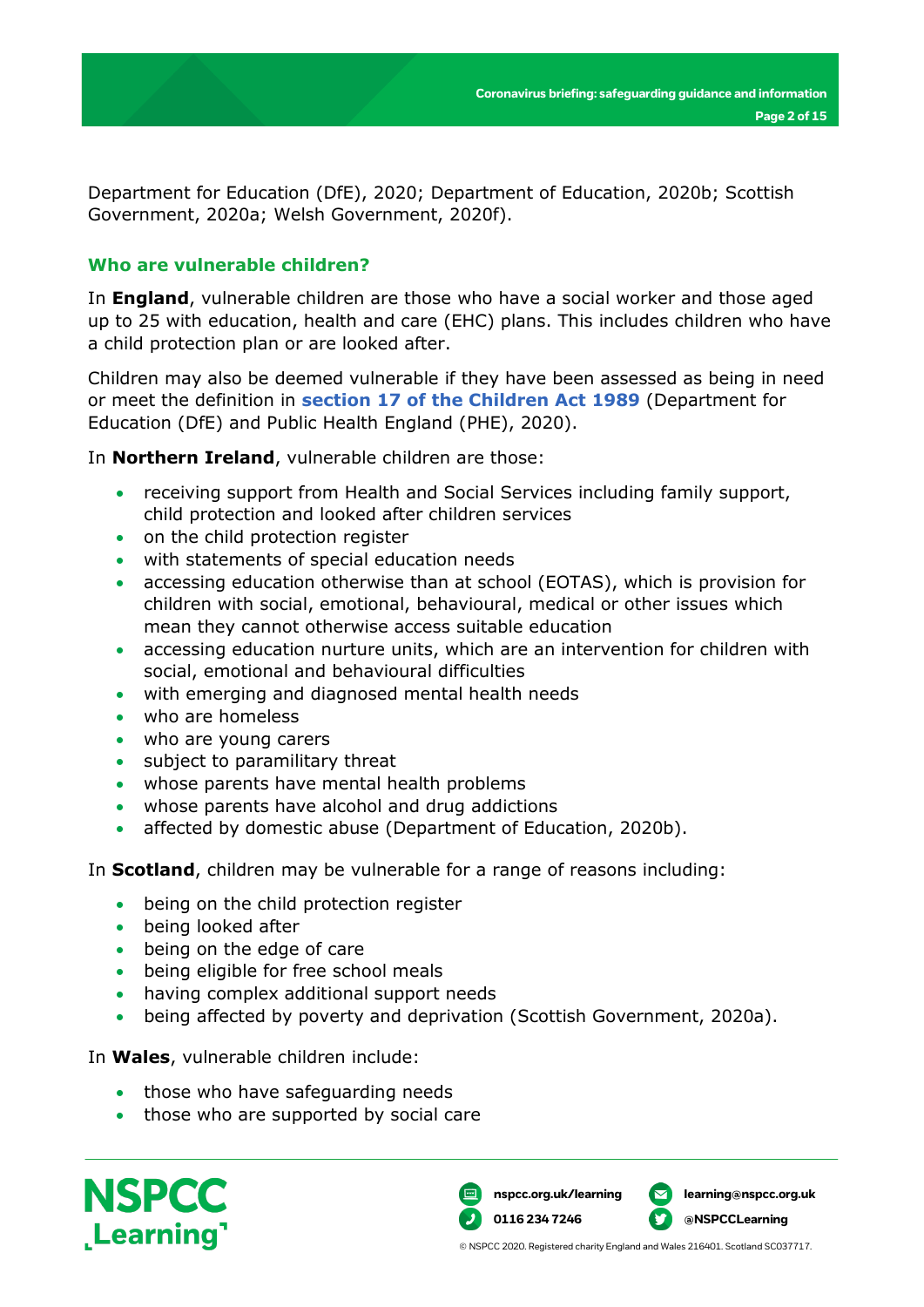- children with care and support or support plans
- children on the child protection register
- looked after children
- young carers
- disabled children
- children with statements of special educational needs (SEN) (Welsh Government, 2020h).

#### **Do all vulnerable children need to go to school?**

In **England,** children with a social worker are expected to go to school, provided they don't have an underlying health condition that puts them at severe risk.

Schools and local authorities should make a risk assessment for children and young people with an education, health and care (EHC) plan, taking parents' and carers' views into account, to decide whether they need to be offered a place in school (DfE and PHE, 2020).

In **Northern Ireland**, **Scotland** and **Wales** the guidance does not explicitly answer this question, but stresses that every child who can be safely cared for at home should be.

#### **What if parents of vulnerable children don't want to send them to school?**

In **England,** social workers and schools should work with parents of vulnerable children who don't want their children to go to school. Social workers and schools should explore the reasons for this and encourage parents to allow their children to attend (DfE and PHE, 2020).

In **Scotland**, the lead professional for managing a child's plan and schools should explore the reasons for parents not wanting children to attend school and help resolve any concerns or difficulties (Scottish Government, 2020b).

In **Northern Ireland** and **Wales** there is no specific guidance on what to do if parents don't want their children to attend school but professionals may want to follow the guidance for England and Scotland as examples of best practice.

#### **Who are key workers?**

In **England**, **Northern Ireland** and **Wales**, key workers are those whose work is critical to the COVID-19 response. This includes those working in the following sectors:



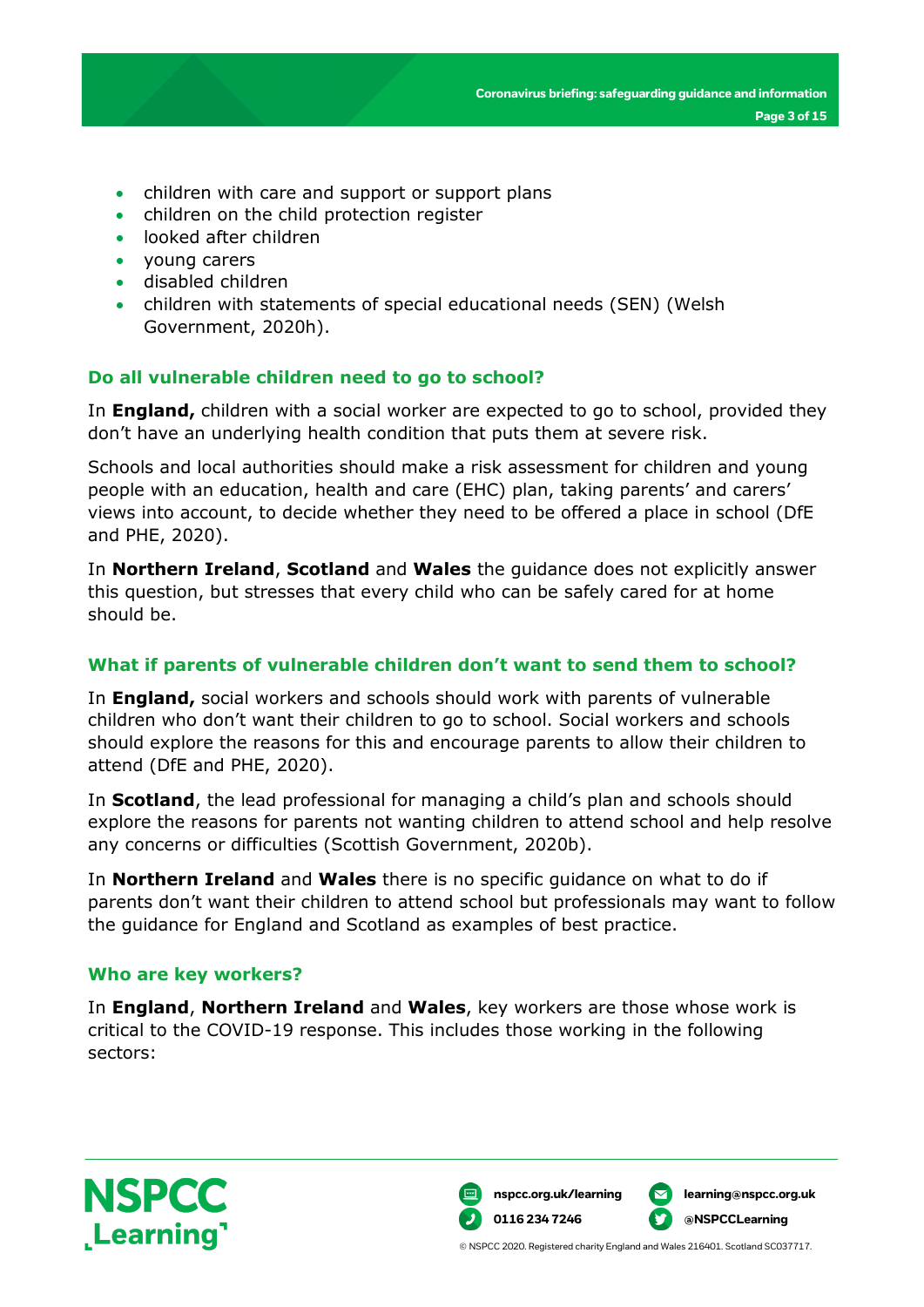- **Health and social care** including doctors, nurses, midwives, paramedics, social workers, care workers and staff required to maintain the health and social care sector.
- **Education and childcare** including teachers, support staff, social workers and specialist education staff.
- **Local and national government** including only those administrative occupations essential to the delivery of the COVID-19 response or delivering essential public services.
- **Food and other necessary goods** including those involved in food production, processing, distribution, sale and delivery, and those involved in the provision of hygienic and veterinary medicines.
- **Public safety and national security** including police, support staff, contractor and armed forces personnel, fire and rescue service employees, those maintaining border security, prison and probation staff and other national security roles.
- **Transport** including those who will keep the air, water, road and rail passenger and freight transport modes operating and those working on transport systems through which supply chains pass.
- **Utilities, communication and financial services** including those working in banks and building societies, the oil, gas, water and electricity sectors, the information technology and data infrastructure sector, the civil nuclear, chemicals and telecommunications sectors, postal and delivery services, payment providers and waste disposal.
- Other workers essential to **key public services** (Cabinet Office and DfE, 2020; Department of Education, 2020b; Welsh Government, 2020c).

In **England** and **Wales**, "workers essential to key public services" includes:

- those essential to the running of the justice system
- religious staff
- charities and workers delivering key frontline services
- those responsible for the management of the deceased
- journalists and broadcasters (Cabinet Office and DfE, 2020; Welsh Government, 2020c).

In **Scotland**, decisions as to who is a key worker will be taken at a local level. However, key workers are broadly split into three categories.

- **Category 1** includes health and care workers directly supporting the COVID-19 response or supporting life threatening emergency work, energy suppliers and staff providing childcare and learning for other category 1 workers.
- **Category 2** includes all other health and care workers, fire, police, prison and social workers and those supporting Scotland's Critical National Infrastructure.



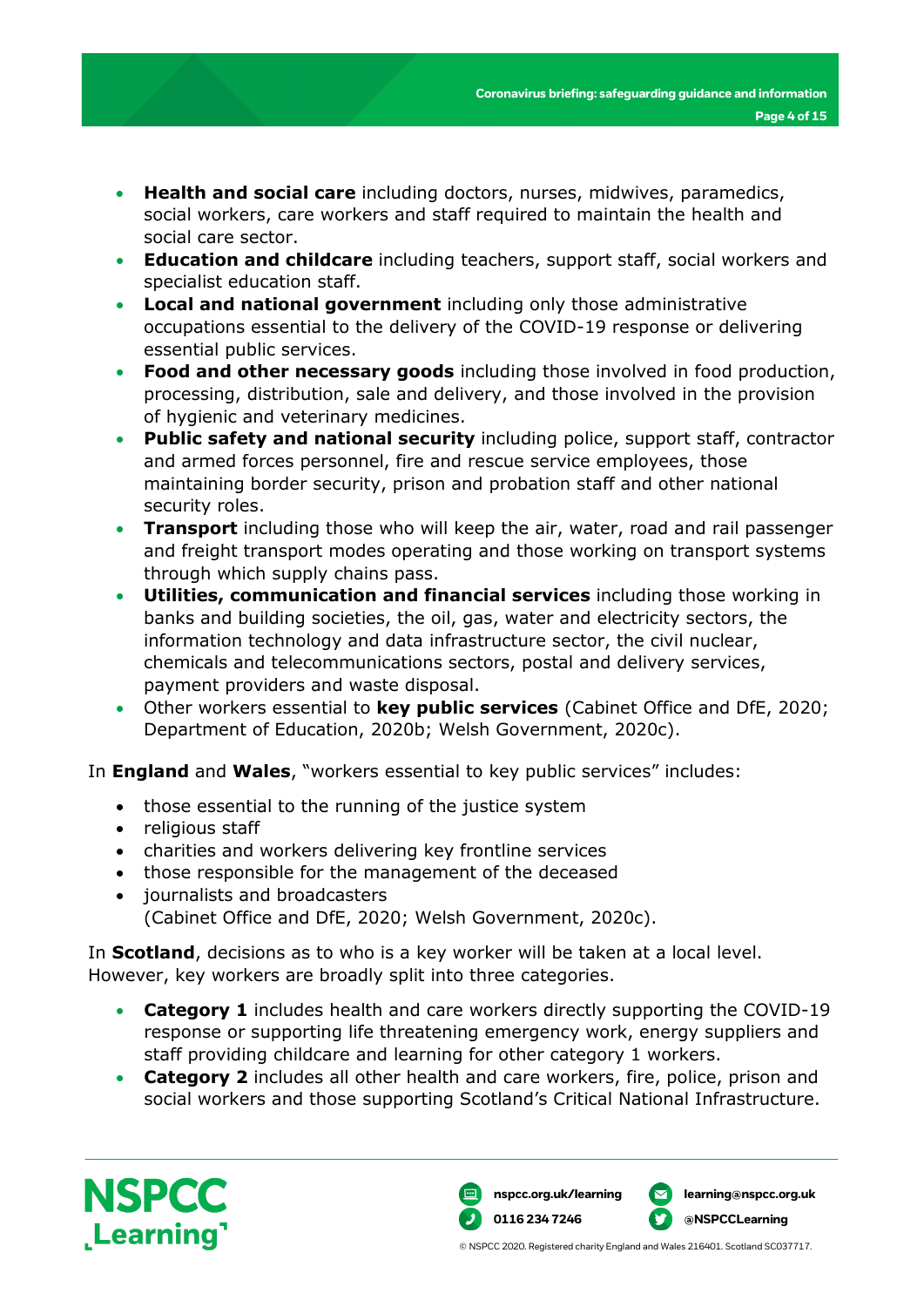• **Category 3** includes all workers without whom there could be a significant impact on Scotland but the COVID-19 response or ability to perform essential tasks to keep the country running would not be severely compromised (Scottish Government, 2020a).

#### **What if one parent is a key worker but another is not?**

Guidance in all nations states that wherever possible, children should be cared for at home.

In **England** and **Northern Ireland,** children can go to school if only one parent is a key worker. But if children can be cared for at home they should be (DfE, 2020f; Department of Education, 2020a).

In **Scotland** and **Wales**, if one parent is a key worker and another is not, the non-key worker parent should care for children (Scottish Government, 2020a; Welsh Government, 2020a).

#### **If a child is at a residential special school do they need to go home?**

In **England,** residential special schools should conduct risk assessments for the whole setting and individual students to make decisions about individual placements and how self-isolation measures should be followed (DfE and PHE, 2020).

In **Northern Ireland**, **Scotland** and **Wales** special schools and residential special schools should remain open wherever possible to care for the children who attend them (Department of Education, 2020a; Scottish Government, 2020a; Welsh Government, 2020f).

#### **Are nurseries and other childcare settings open?**

**Across the UK** nurseries, pre-schools and other childcare settings should remain open for children who are vulnerable and children whose parents are key workers (DfE, 2020b; Department of Education, 2020a; Scottish Government, 2020a; Welsh Government, 2020b).

#### **Should schools stay open over the Easter holiday?**

**Across the UK**, schools and childcare settings should stay open over the Easter holidays where possible, for children who are vulnerable and whose parents are key workers (DfE, 2020e; Department of Education, 2020a; Scottish Government, 2020a; Welsh Government, 2020f).



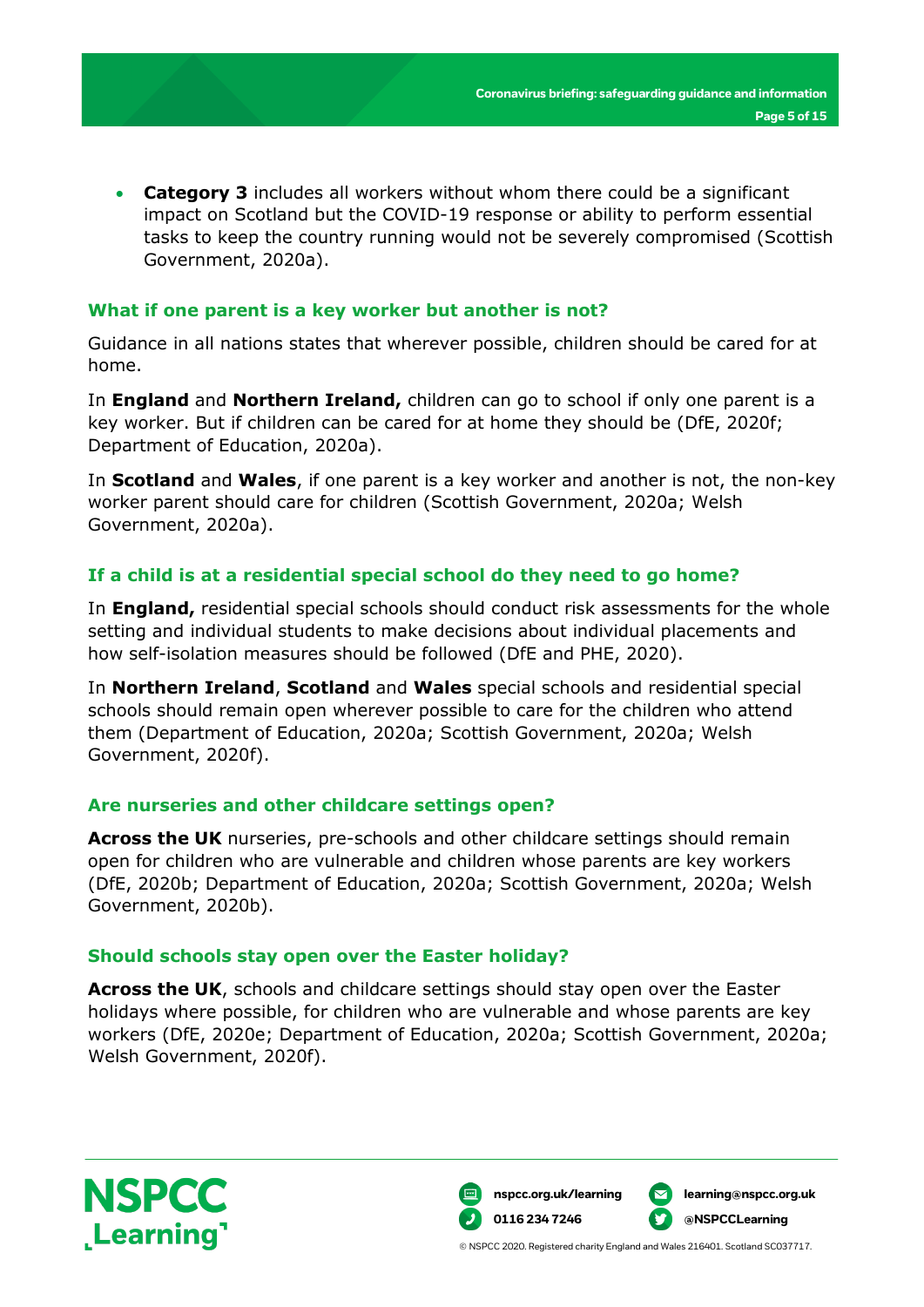# Safeguarding and child protection

#### **What changes should be made to schools' safeguarding policies and procedures?**

In **England**, schools and colleges should continue to follow the statutory guidance, Keeping children safe in education (KCSIE) (DfE, 2020g). Schools and colleges should review their child protection policy and revise it in line with current circumstances. A COVID-19 annexe or addendum may be more appropriate than re-writing the whole policy. Staff and volunteers should be made aware of the new policy and kept up to date if it is revised. The policy should also be made available publicly (DfE, 2020e).

In **Scotland**, professionals should be aware that the vulnerability of some children may increase as a result of the pandemic. There may be increased incidence of domestic abuse and children may be exposed to more risks online or be at greater risk of sexual exploitation (Scottish Government, 2020d).

In **Northern Ireland** and **Wales** there is no additional guidance on safeguarding and child protection policies during the pandemic. However, schools may wish to follow advice from England and Scotland as examples of best practice.

#### **What happens if nominated child protection leads need to self-isolate or become ill?**

In **England**, where it is not possible for a designated safeguarding lead (DSL) or deputy to be on site, a trained DSL should be contactable via phone or online video. This could be the school's own DSL if they are working from home or a shared DSL or deputy from another school. If a trained DSL or deputy is not on site, a senior leader should take responsibility for co-ordinating safeguarding on site (DfE, 2020e).

In **Scotland**, local authorities will need to consider how best to continue to provide key points of contact (named persons) during the school closure period (Scottish Government, 2020a).

**Northern Ireland** and **Wales** have not provided guidance on nominated child protection leads, but professionals may want to follow the guidance in England as best practice. All staff and volunteers working with children should follow school procedures on how to report concerns if the nominated child protection lead is unavailable.

#### **How should attendance be monitored?**

In **England,** schools do not need to take an attendance register. However they should submit a daily attendance form which will enable them to keep track of attendance for safeguarding purposes and to allow the DfE to track capacity (DfE, 2020a). Schools



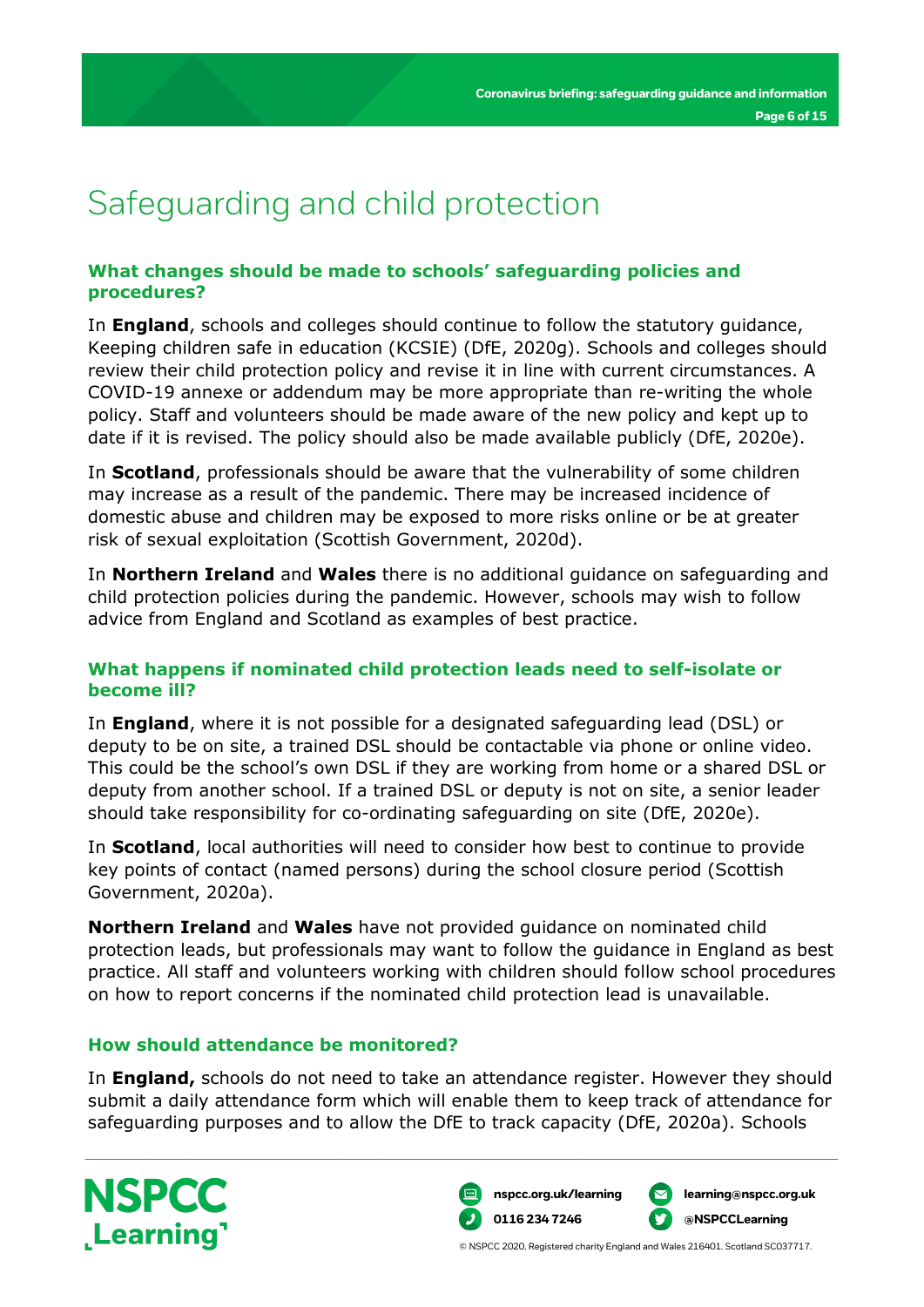and colleges should follow up on any child they were expecting to attend school who does not. Social workers should be notified of any vulnerable children who do not attend school (DfE, 2020e).

In **Northern Ireland**, schools and pre-schools have been asked to complete a survey each day to establish the number of children attending school (Department of Education, 2020e).

In **Scotland** and **Wales** there is no guidance on monitoring attendance but professionals may want to follow the guidance in England and Northern Ireland as best practice.

#### **Can children who aren't defined as vulnerable but who may be at risk go to school?**

In **England,** the guidance states that leaders of educational settings and designated safeguarding leads will know who their most vulnerable children are. Schools have the flexibility to offer places to children who are "on the edge" of receiving support from children's social care (DfE and PHE, 2020).

In **Northern Ireland** the Department of Education will support headteachers to support children facing social difficulties who are not included in the definition of vulnerable children (Department of Education, 2020b).

In **Scotland**, those who work directly with children and young people are best placed to identify children and young people who need support. The lead professional for managing a child's plan should advise on whether vulnerable children need to attend school (Scottish Government, 2020a).

In **Wales,** the guidance states that only particularly vulnerable children and children of key workers should be attending school at this time (Welsh Government, 2020h). It does not mention children who are not defined as vulnerable.

#### **What information should be shared if children need to attend a different school to normal?**

In **England**, the guidance states that some schools may not be able to remain open due to staff shortages and children will need to attend a different setting (DfE, 2020f). For looked after children, any change in setting should be managed by the virtual school head (VSH) with responsibility for the child (DfE, 2020e).

Schools should provide relevant child protection and welfare information to the alternative setting, before the child arrives or as soon as possible afterwards. Information should be shared between designated safeguarding leads (DSLs) and special educational needs co-ordinators (SENCOs) as relevant. If this is not possible, senior leaders should take responsibility (DfE, 2020e).



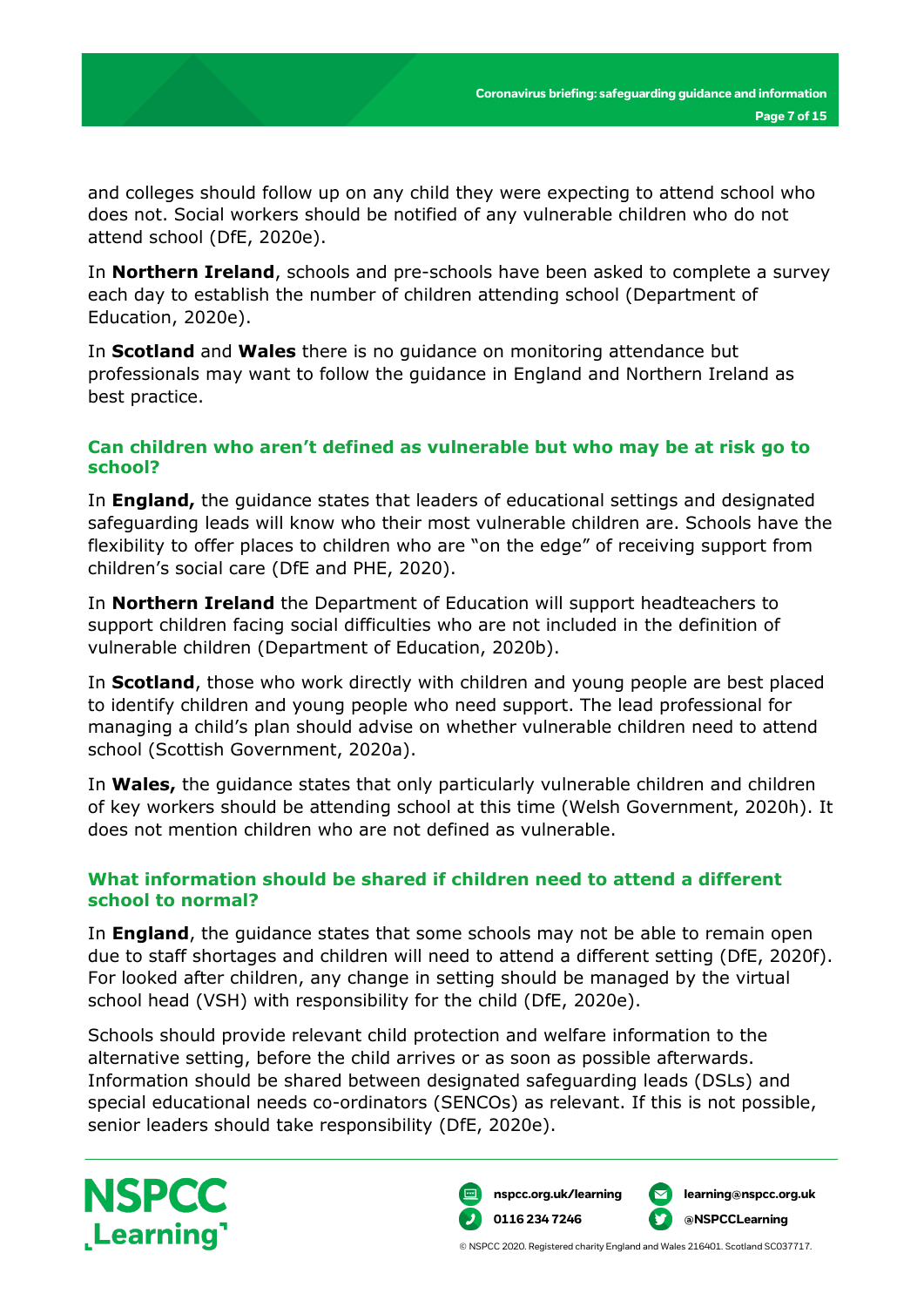In **Northern Ireland** groups of schools may come together to form a COVID-19 (C-19) cluster. Schools should pass on relevant safeguarding, special educational needs (SEN) and medical information to the leader in charge of the cluster. If this is not possible due to staff absence, parents should provide relevant information (Department of Education, 2020c).

In **Scotland** and **Wales**, guidance does not mention children attending different schools as a result of the pandemic, but professionals may want to refer to the guidance from England and Northern Ireland as examples of best practice.

#### **Do staff moving between schools need a safeguarding induction?**

In **England**, staff may be moving between schools and colleges to ensure appropriate staff levels during the pandemic. Schools receiving existing staff from other schools should assess on a case-by-case basis the level of safeguarding induction needed. (DfE, 2020e).

In **Northern Ireland**, **Scotland** and **Wales** guidance does not specify what schools should do about staff moving between settings. Schools may want to follow guidance from England as an example of best practice.

# Staffing and recruitment

#### **Do schools still need to follow safer recruitment practices?**

In **England**, schools and colleges should continue to follow safer recruitment practices set out in statutory guidance when they are recruiting new staff and volunteers. Staff and volunteers who have not undergone safer recruitment checks must not be left unsupervised or allowed to work in regulated activity (DfE, 2020e).

In **England** and **Wales**, the Disclosure and Barring Service (DBS) has updated their guidance on ID checking to minimise the need for face-to-face contact. (DBS, 2020)

In **Northern Ireland**, **Scotland** and **Wales** guidance does not specify what schools should do about recruitment during the coronavirus pandemic. Schools may want to follow guidance from England as an example of best practice.

#### **Do staff and volunteers moving between schools need new vetting and barring checks?**

In **England**, staff and volunteers moving between schools who have already undergone the appropriate Disclosure and Barring Service (DBS) checks do not need a



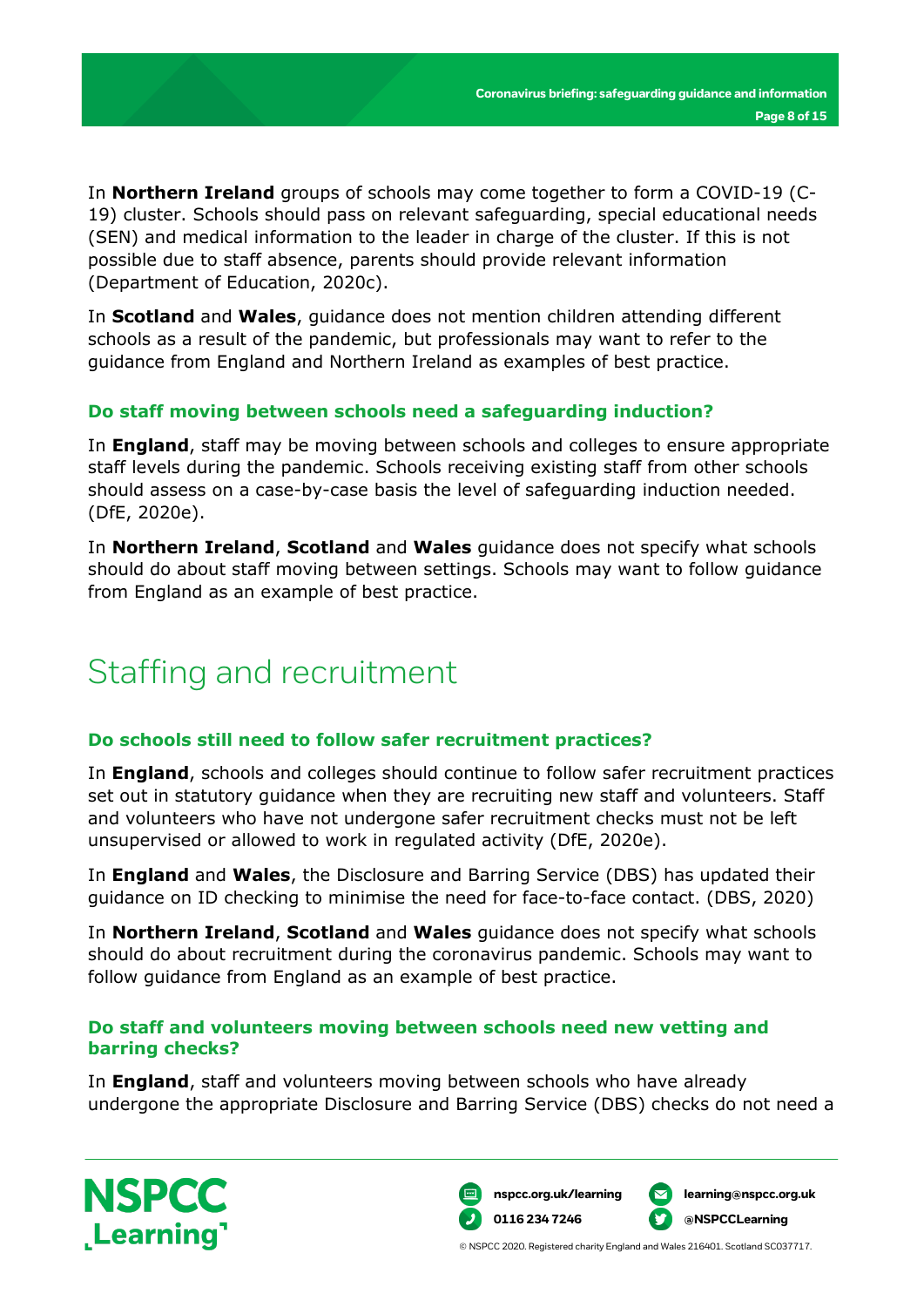new DBS check. This also applies for staff moving between different types of settings, for example childcare staff working in schools (DfE, 2020e).

In **Northern Ireland**, **Scotland** and **Wales** guidance does not specify what checks should be carried out on staff moving between settings. Schools may want to follow guidance from England as an example of best practice.

# Child welfare

#### **How should schools and childcare settings implement social distancing measures?**

In **England** the Department for Education (DfE) has published guidance on social distancing for schools and childcare settings. This sets out measures schools should take to minimise the risk of transmission of coronavirus whilst ensuring children are being well cared for (DfE, 2020d).

In **Scotland**, the Scottish Government has published advice for schools and childcare settings who are providing care to children during the pandemic. This includes guidance on how to implement social distancing measures with children (Scottish Government, 2020b).

In **Wales**, the Welsh Government has published guidance on social distancing for education and childcare settings. This sets out measures schools should take to minimise the risk of transmission of coronavirus whilst ensuring children are well cared for (Welsh Government, 2020d).

**Northern Ireland** has not provided specific guidance on how schools and childcare settings should implement social distancing measures but staff may wish to follow guidance from other nations as examples of best practice.

#### **How should schools look after children's mental health and wellbeing?**

In **England**, teachers should be mindful of the current circumstances and how they are affecting children and families when they are setting expectations of children's work at home. Existing provision for mental health support for children and young people may be delivered through different means, for example over the phone (DfE, 2020e).

In **Wales**, there should be added focus on pastoral care and activities to support the mental wellbeing of staff and children. This should include recognition of the importance of strong relationships to wellbeing. Local authorities should ensure that counselling provision continues to be available, including online counselling where



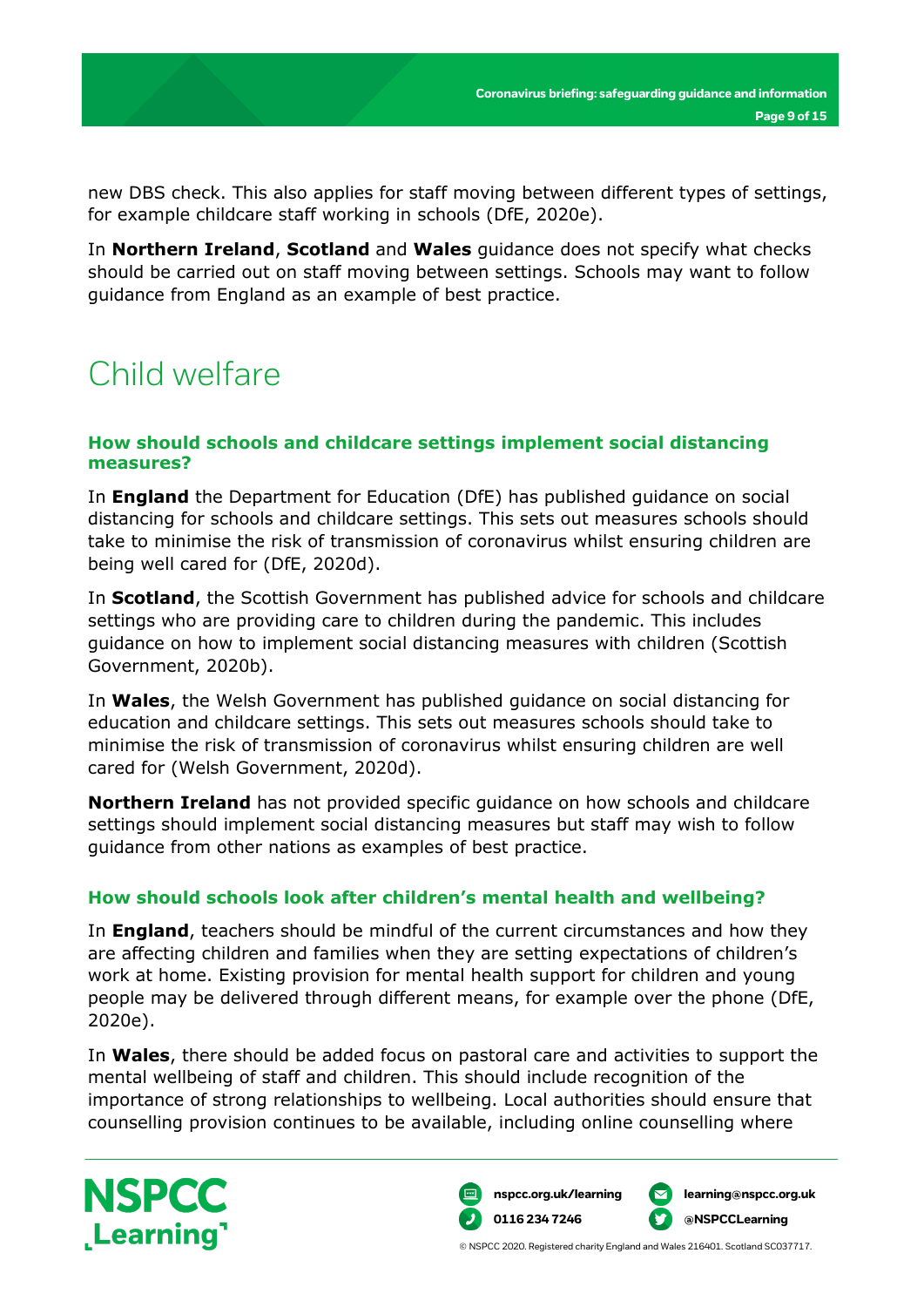appropriate. Schools should take a zero tolerance approach to bullying, including racially aggravated behaviour that may occur as a result of the pandemic (Welsh Government, 2020d).

In **Scotland** and **Northern Ireland** there is no specific guidance on looking after children's wellbeing. However, professionals may want to follow guidance from England and Wales as examples of best practice.

#### **Will children face stigma if they attend school because they're vulnerable?**

In **England**, guidance states that the majority of children attending school at the moment will be there because their parents are key workers. This means vulnerable children should not be easily identifiable by their peers (DfE and PHE, 2020).

In **Northern Ireland**, **Scotland** and **Wales** the guidance does not mention children facing stigma by attending school but professionals may want to refer to the England guidance as an example of best practice.

#### **What should schools do about free school meals?**

In **England**, schools should continue to provide free school meals to all eligible children through either meals or food parcels from their usual catering team or supermarket vouchers through the new national scheme (DfE, 2020c).

In **Northern Ireland**, eligible families will receive fortnightly direct payments (Department of Education, 2020d).

In **Scotland**, local authorities, early learning settings and schools should continue to provide free school meals to eligible children through cash payments, supermarket vouchers or food parcels (Scottish Government, 2020a).

In **Wales,** schools should provide food parcels or vouchers for children eligible for free school meals. Schools should continue to provide free school meals throughout the Easter holidays (Welsh Government, 2020e).

#### **Can children still see both parents if their parents are separated?**

**Across the UK**, people must comply with social distancing guidelines. However the guidelines state that where parents do not live in the same household, children under 18 can move between their parents' homes (Cabinet Office, 2020; Scottish Government, 2020c; Welsh Government, 2020g).

In **England**, Cafcass has published guidance on co-parenting and contact arrangements. This states that children should maintain their usual routine of spending time with each of their parents unless doing so would put the child, parents or others at risk (Cafcass, 2020).



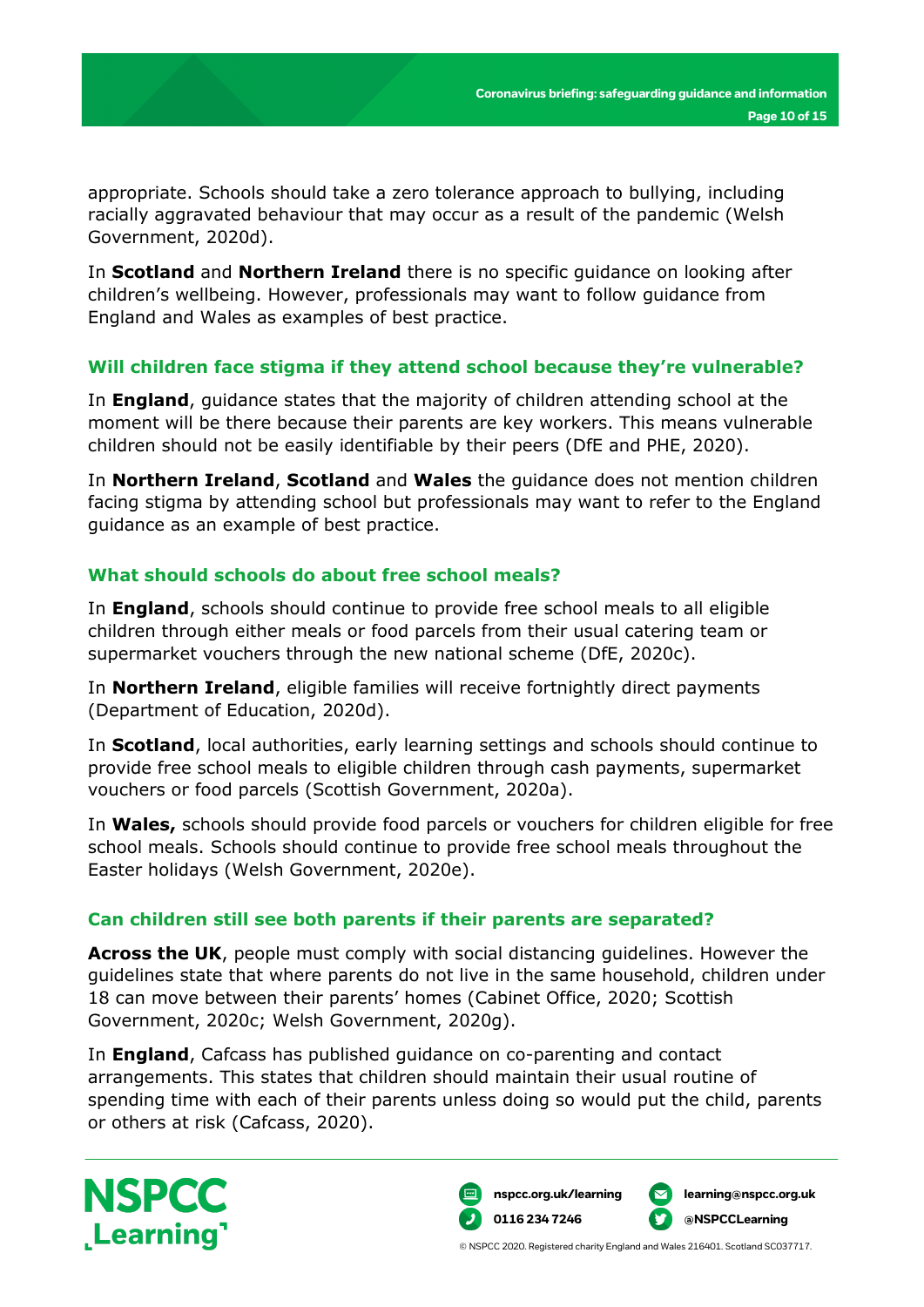In **England and Wales**, guidance from the Courts and Tribunals Judiciary states that separated parents should communicate with each other and decide what would be a good, practical solution to maintaining the conditions of child arrangement orders during the pandemic. If one parent is sufficiently concerned that complying with child arrangement orders would be against current public health advice, they may change the arrangement to one they feel is safe. If a child does not get to spend time with one of their parents as set out in the child arrangement order, alternative arrangements should be made to maintain regular contact. This could be through video call or telephone (Courts and Tribunals Judiciary, 2020).

### References

#### Cabinet Office (2020) **[Staying at home and away from others \(social](https://www.gov.uk/government/publications/full-guidance-on-staying-at-home-and-away-from-others/full-guidance-on-staying-at-home-and-away-from-others)  [distancing\)](https://www.gov.uk/government/publications/full-guidance-on-staying-at-home-and-away-from-others/full-guidance-on-staying-at-home-and-away-from-others)**. [Accessed 26/03/2020].

<https://www.gov.uk/government/publications/full-guidance-on-staying-at-home-and-away-fromothers/full-guidance-on-staying-at-home-and-away-from-others>

#### Cabinet Office and Department for Education (DfE) (2020) **[Guidance for schools,](https://www.gov.uk/government/publications/coronavirus-covid-19-maintaining-educational-provision/guidance-for-schools-colleges-and-local-authorities-on-maintaining-educational-provision)  childcare providers, colleges and [local authorities in England on maintaining](https://www.gov.uk/government/publications/coronavirus-covid-19-maintaining-educational-provision/guidance-for-schools-colleges-and-local-authorities-on-maintaining-educational-provision)  [educational provision](https://www.gov.uk/government/publications/coronavirus-covid-19-maintaining-educational-provision/guidance-for-schools-colleges-and-local-authorities-on-maintaining-educational-provision)**. [Accessed 26/03/2020].

<https://www.gov.uk/government/publications/coronavirus-covid-19-maintaining-educationalprovision/guidance-for-schools-colleges-and-local-authorities-on-maintaining-educational-provision>

#### Cafcass (2020) **[Co-parenting and child arrangements in a global pandemic –](https://www.cafcass.gov.uk/grown-ups/parents-and-carers/covid-19-guidance-for-children-and-families/) [advice for families](https://www.cafcass.gov.uk/grown-ups/parents-and-carers/covid-19-guidance-for-children-and-families/)**. [Accessed 26/03/2020].

<https://www.cafcass.gov.uk/grown-ups/parents-and-carers/covid-19-guidance-for-children-andfamilies/>

#### Courts and Tribunals Judiciary (2020) **[Coronavirus Crisis: Guidance on](https://www.judiciary.uk/announcements/coronavirus-crisis-guidance-on-compliance-with-family-court-child-arrangement-orders/)  [Compliance with Family Court Child Arrangement Orders](https://www.judiciary.uk/announcements/coronavirus-crisis-guidance-on-compliance-with-family-court-child-arrangement-orders/)**. [Accessed 26/03/2020].

<https://www.judiciary.uk/announcements/coronavirus-crisis-guidance-on-compliance-with-family-courtchild-arrangement-orders/>

#### Department for Education (2020a) **[Coronavirus \(COVID-19\): attendance](https://www.gov.uk/government/publications/coronavirus-covid-19-attendance-recording-for-educational-settings)  [recording for educational settings](https://www.gov.uk/government/publications/coronavirus-covid-19-attendance-recording-for-educational-settings)**. [Accessed 03/04/2020].

<https://www.gov.uk/government/publications/coronavirus-covid-19-attendance-recording-foreducational-settings>



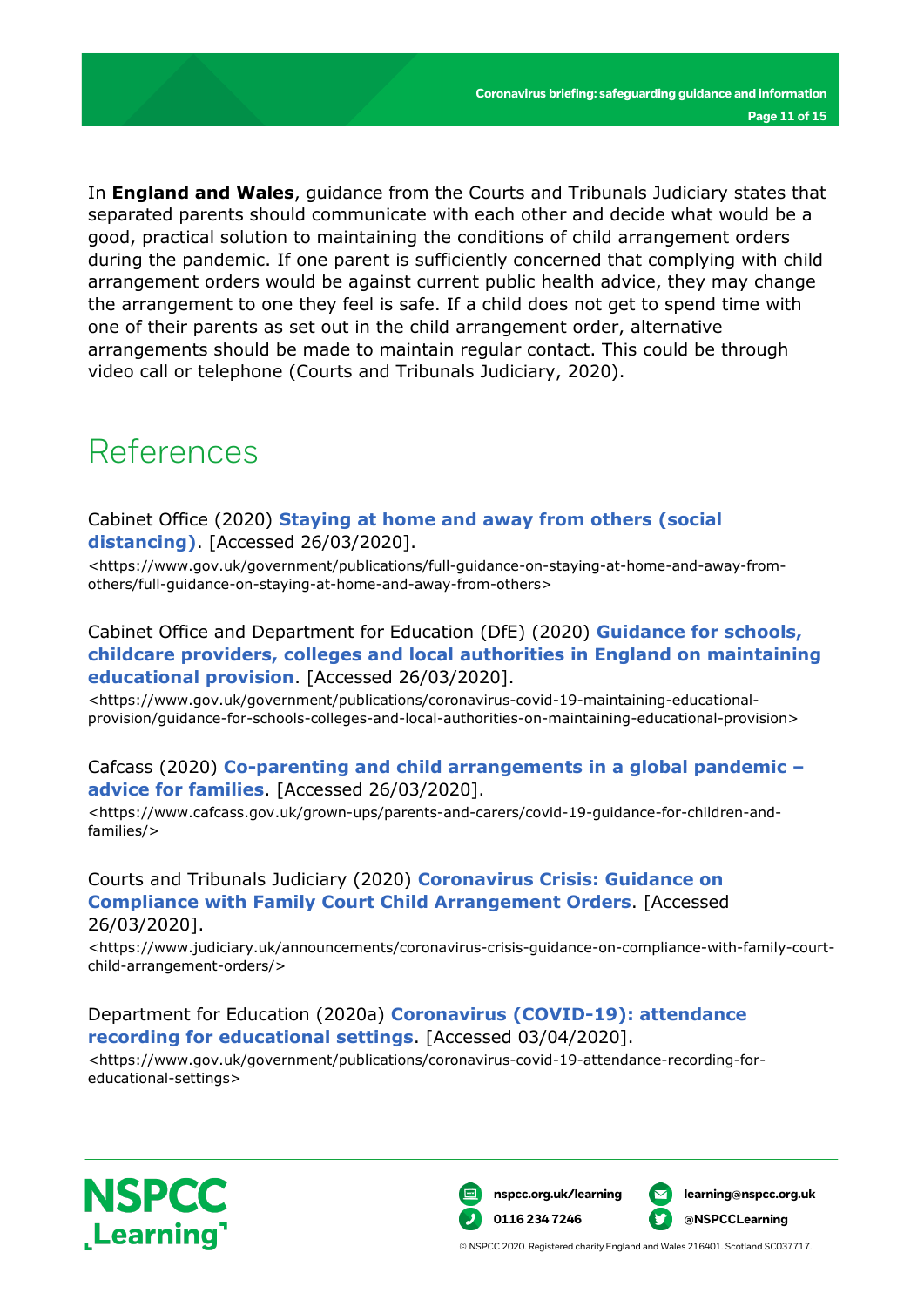#### Department for Education (DfE) (2020b) **[Coronavirus \(COVID-19\): early years](https://www.gov.uk/government/publications/coronavirus-covid-19-early-years-and-childcare-closures/coronavirus-covid-19-early-years-and-childcare-closures)  [and childcare closures](https://www.gov.uk/government/publications/coronavirus-covid-19-early-years-and-childcare-closures/coronavirus-covid-19-early-years-and-childcare-closures)**. [Accessed 26/03/2020].

<https://www.gov.uk/government/publications/coronavirus-covid-19-early-years-and-childcareclosures/coronavirus-covid-19-early-years-and-childcare-closures>

#### Department for Education (DfE) (2020c) **[Coronavirus \(COVID-19\): free school](https://www.gov.uk/government/publications/covid-19-free-school-meals-guidance/covid-19-free-school-meals-guidance-for-schools)  [meals guidance for schools](https://www.gov.uk/government/publications/covid-19-free-school-meals-guidance/covid-19-free-school-meals-guidance-for-schools)**. [Accessed 31/03/2020].

<https://www.gov.uk/government/publications/covid-19-free-school-meals-guidance/covid-19-freeschool-meals-guidance-for-schools>

#### Department for Education (2020d) **[Coronavirus \(COVID-19\):](https://www.gov.uk/government/publications/coronavirus-covid-19-implementing-social-distancing-in-education-and-childcare-settings/coronavirus-covid-19-implementing-social-distancing-in-education-and-childcare-settings) implementing social [distancing in education and childcare settings](https://www.gov.uk/government/publications/coronavirus-covid-19-implementing-social-distancing-in-education-and-childcare-settings/coronavirus-covid-19-implementing-social-distancing-in-education-and-childcare-settings)**. [Accessed 02/04/2020].

<https://www.gov.uk/government/publications/coronavirus-covid-19-implementing-social-distancing-ineducation-and-childcare-settings/coronavirus-covid-19-implementing-social-distancing-in-education-andchildcare-settings>

#### Department for Education (2020e) **[Coronavirus \(COVID-19\): safeguarding in](https://www.gov.uk/government/publications/covid-19-safeguarding-in-schools-colleges-and-other-providers/coronavirus-covid-19-safeguarding-in-schools-colleges-and-other-providers)  [schools, colleges and other providers](https://www.gov.uk/government/publications/covid-19-safeguarding-in-schools-colleges-and-other-providers/coronavirus-covid-19-safeguarding-in-schools-colleges-and-other-providers)**. [Accessed 30/03/2020].

<https://www.gov.uk/government/publications/covid-19-safeguarding-in-schools-colleges-and-otherproviders/coronavirus-covid-19-safeguarding-in-schools-colleges-and-other-providers>

#### Department for Education (DfE) (2020f) **[Guidance for schools about temporarily](https://www.gov.uk/government/publications/covid-19-school-closures/guidance-for-schools-about-temporarily-closing)  [closing](https://www.gov.uk/government/publications/covid-19-school-closures/guidance-for-schools-about-temporarily-closing)**. [Accessed 26/03/2020].

<https://www.gov.uk/government/publications/covid-19-school-closures/guidance-for-schools-abouttemporarily-closing>

#### Department for Education (DfE) (2020g) **[Keeping children safe in education](https://www.gov.uk/government/publications/keeping-children-safe-in-education--2)**. [Accessed 03/04/2020].

<https://www.gov.uk/government/publications/keeping-children-safe-in-education--2>

Department for Education (DfE) and Public Health England (PHE) (2020) **[Coronavirus](https://www.gov.uk/government/publications/coronavirus-covid-19-guidance-on-vulnerable-children-and-young-people/coronavirus-covid-19-guidance-on-vulnerable-children-and-young-people)  [\(COVID-19\): guidance on vulnerable children and young people](https://www.gov.uk/government/publications/coronavirus-covid-19-guidance-on-vulnerable-children-and-young-people/coronavirus-covid-19-guidance-on-vulnerable-children-and-young-people)**. [Accessed 26/03/2020]

<https://www.gov.uk/government/publications/coronavirus-covid-19-guidance-on-vulnerable-childrenand-young-people/coronavirus-covid-19-guidance-on-vulnerable-children-and-young-people>

Department of Education [2020a] **[FAQs for schools opening for children of key](https://www.education-ni.gov.uk/faqs-schools-opening-children-key-workers-24-march-2020)  workers – [24 March 2020](https://www.education-ni.gov.uk/faqs-schools-opening-children-key-workers-24-march-2020)**. [Accessed 26/03/2020].

<https://www.education-ni.gov.uk/faqs-schools-opening-children-key-workers-24-march-2020>

Department of Education [2020b] **[General guidance on COVID-19 for schools](https://www.education-ni.gov.uk/general-guidance-covid-19-schools)**. [Accessed 26/03/2020].



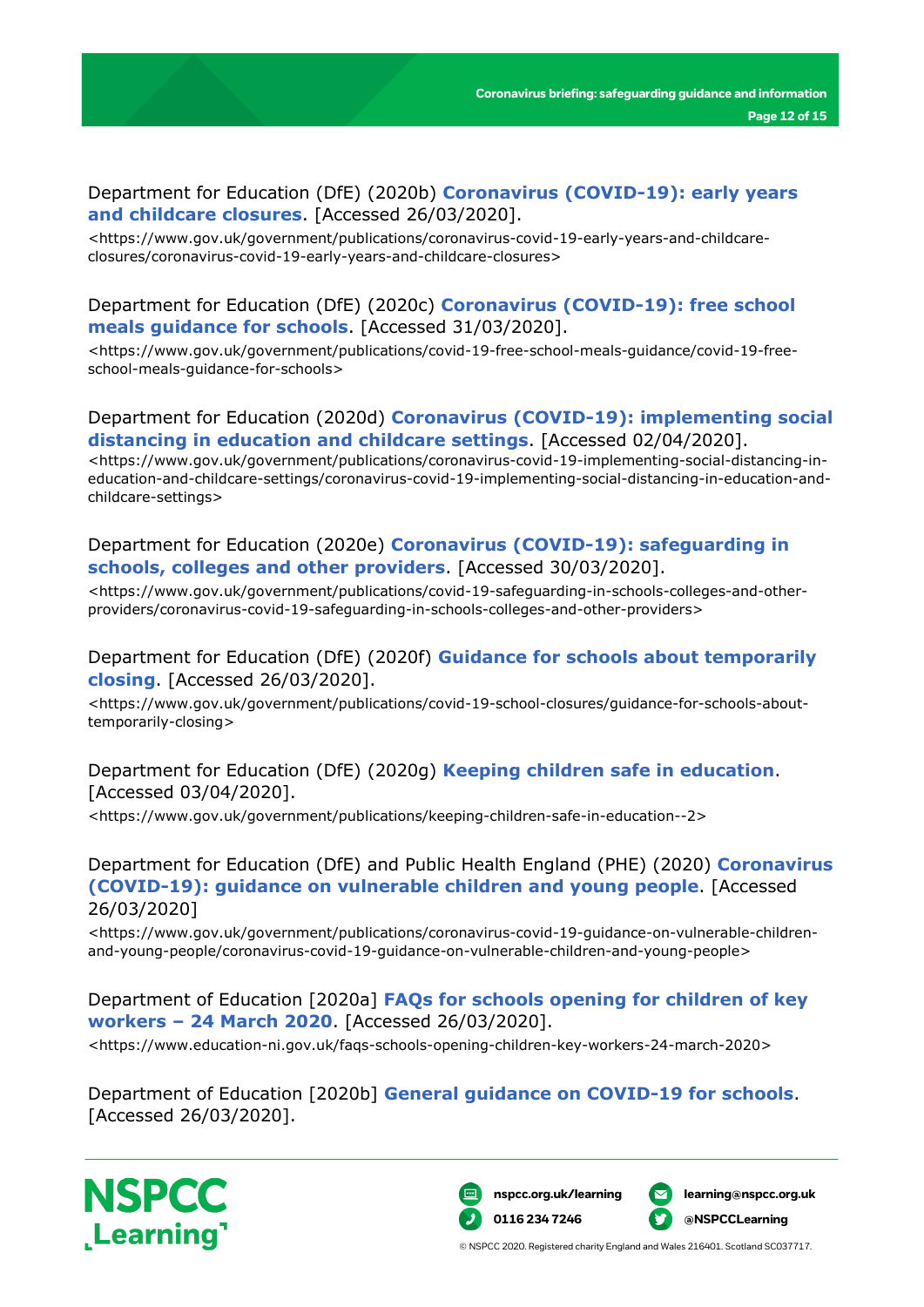<https://www.education-ni.gov.uk/general-guidance-covid-19-schools>

Department of Education [2020c] **[Guidance to schools on cluster arrangements](https://www.education-ni.gov.uk/guidance-schools-cluster-arrangements)**. [Accessed 02/04/2020].

<https://www.education-ni.gov.uk/guidance-schools-cluster-arrangements>

Department of Education (2020d) **[Ministers take action in relation to free school](https://www.education-ni.gov.uk/news/ministers-take-action-relation-free-school-meals-payment-0)  [meals payment](https://www.education-ni.gov.uk/news/ministers-take-action-relation-free-school-meals-payment-0)**. [Accessed 26/03/2020].

<https://www.education-ni.gov.uk/news/ministers-take-action-relation-free-school-meals-payment-0>

Department of Education (2020e) **[Update on school closures from Education](https://www.education-ni.gov.uk/news/update-school-closures-education-minister)  [Ministers](https://www.education-ni.gov.uk/news/update-school-closures-education-minister)**. [Accessed 27/03/2020].

<https://www.education-ni.gov.uk/news/update-school-closures-education-minister>

Disclosure and Barring Service (2020) **[COVID-19: Changes to DBS ID checking](https://www.gov.uk/government/news/covid-19-changes-to-dbs-id-checking-guidelines)  [guidelines](https://www.gov.uk/government/news/covid-19-changes-to-dbs-id-checking-guidelines)**. [Accessed 03/04/2020].

<https://www.gov.uk/government/news/covid-19-changes-to-dbs-id-checking-guidelines>

#### Scottish Government (2020a) **[Coronavirus \(COVID-19\): school and early](https://www.gov.scot/publications/coronavirus---school-and-elc-closures-guidance-on-critical-childcare-provision-for-key-workers/)  learning closures - [guidance about key workers and vulnerable children](https://www.gov.scot/publications/coronavirus---school-and-elc-closures-guidance-on-critical-childcare-provision-for-key-workers/)**. [Accessed 26/03/2020].

<https://www.gov.scot/publications/coronavirus---school-and-elc-closures-guidance-on-critical-childcareprovision-for-key-workers/>

#### Scottish Government (2020b) **[Coronavirus \(COVID-19\): social distancing in](https://www.gov.scot/publications/coronavirus-covid-19-social-distancing-in-education-and-childcare-settings/pages/education-provision/)  [education and childcare settings](https://www.gov.scot/publications/coronavirus-covid-19-social-distancing-in-education-and-childcare-settings/pages/education-provision/)**. [Accessed 02/04/2020].

<https://www.gov.scot/publications/coronavirus-covid-19-social-distancing-in-education-and-childcaresettings/pages/education-provision/>

#### Scottish Government (2020c) **[Coronavirus \(COVID-19\): staying at home and](https://www.gov.scot/publications/coronavirus-covid-19-staying-at-home-and-away-from-others-social-distancing/pages/staying-at-home/)  [away from others \(social distancing\)](https://www.gov.scot/publications/coronavirus-covid-19-staying-at-home-and-away-from-others-social-distancing/pages/staying-at-home/)**. [Accessed 31/03/2020].

<https://www.gov.scot/publications/coronavirus-covid-19-staying-at-home-and-away-from-otherssocial-distancing/pages/staying-at-home/>

Scottish Government (2020d) **[Coronavirus \(COVID-19\) supplementary national](https://www.gov.scot/publications/coronavirus-covid-19-supplementary-national-child-protection-guidance/)  [child protection guidance](https://www.gov.scot/publications/coronavirus-covid-19-supplementary-national-child-protection-guidance/)**. [Accessed 03/04/2020].

<https://www.gov.scot/publications/coronavirus-covid-19-supplementary-national-child-protectionguidance/>

Welsh Government (2020a) **[5 things you need to know before sending your](https://gov.wales/5-things-you-need-know-sending-your-children-school-or-childcare-coronavirus)  [children to school or childcare \(coronavirus\)](https://gov.wales/5-things-you-need-know-sending-your-children-school-or-childcare-coronavirus)**. [Accessed 26/03/2020]. <https://gov.wales/5-things-you-need-know-sending-your-children-school-or-childcare-coronavirus>





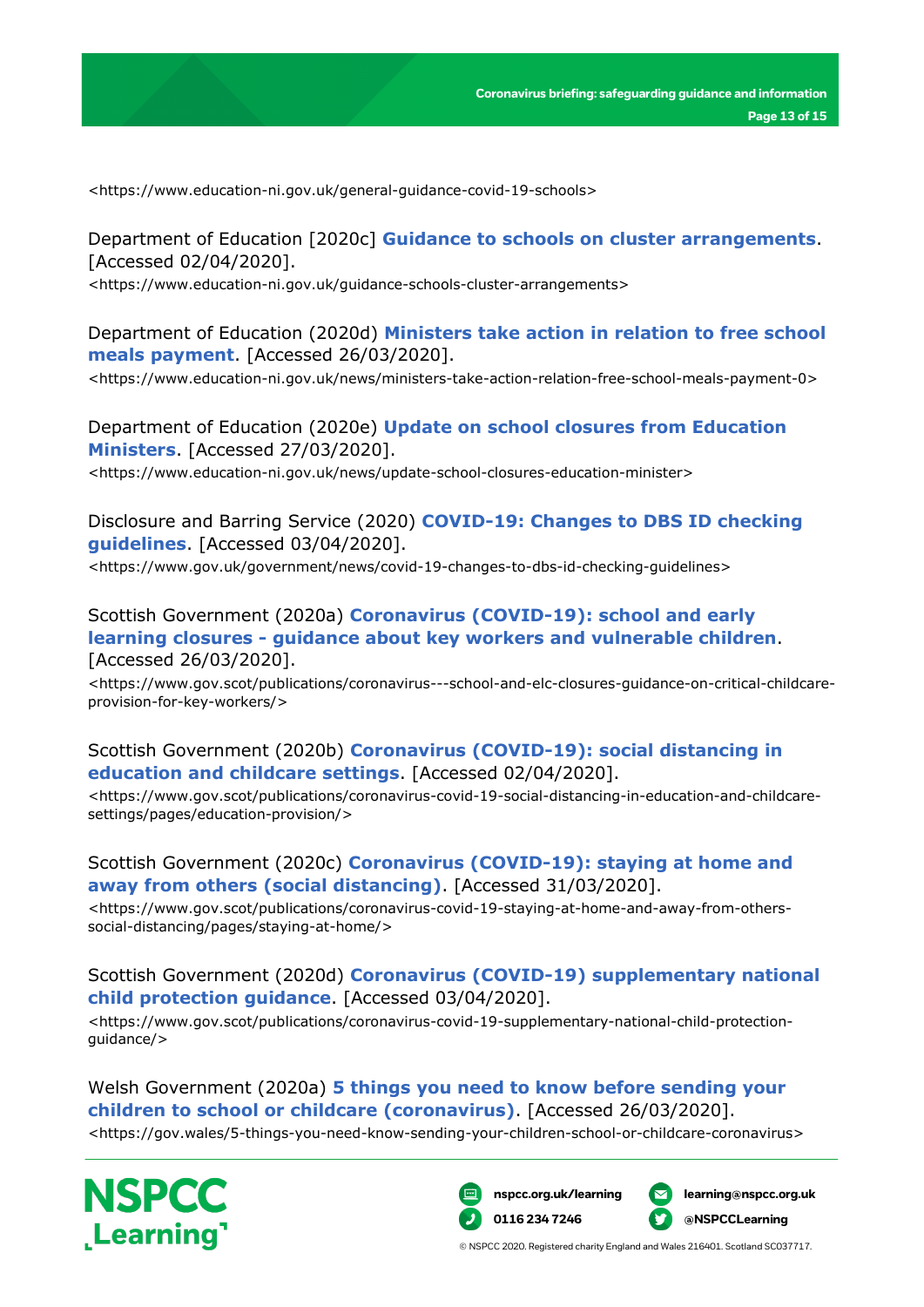Welsh Government (2020b) **[Coronavirus and childcare provision](https://gov.wales/coronavirus-and-childcare-provision)**. [Accessed 26/03/2020].

<https://gov.wales/coronavirus-and-childcare-provision>

Welsh Government (2020c) **[Coronavirus key \(critical\) workers](https://gov.wales/coronavirus-key-critical-workers)**. [Accessed 30/03/2020]. <https://gov.wales/coronavirus-key-critical-workers>

Welsh Government (2020d) **[Health and well-being for school staff and learners:](https://gov.wales/health-and-well-being-school-staff-and-learners-coronavirus)  [coronavirus](https://gov.wales/health-and-well-being-school-staff-and-learners-coronavirus)**. [Accessed 03/04/2020].

<https://gov.wales/health-and-well-being-school-staff-and-learners-coronavirus>

Welsh Government (2020e) **[Free school meals: coronavirus guidance for](https://gov.wales/free-school-meals-coronavirus-guidance-schools)  [schools](https://gov.wales/free-school-meals-coronavirus-guidance-schools)**. [Accessed 31/03/2020]. <https://gov.wales/free-school-meals-coronavirus-guidance-schools>

Welsh Government (2020f) **[School opening times and services: coronavirus](https://gov.wales/how-schools-will-work-during-coronavirus-pandemic)**. [Accessed 03/04/2020]. <https://gov.wales/how-schools-will-work-during-coronavirus-pandemic>

Welsh Government (2020g) **[Staying at home and away from others guidance](https://gov.wales/staying-home-and-away-others-guidance)**. [Accessed 03/04/2020]. <https://gov.wales/staying-home-and-away-others-guidance>

Welsh Government (2020h) **[Written Statement: Eligibility for ongoing provision](https://gov.wales/written-statement-eligibility-ongoing-provision-children-who-are-vulnerable-or-whose-parents-are)  [for children who are vulnerable, or whose parents are critical to the COVID-](https://gov.wales/written-statement-eligibility-ongoing-provision-children-who-are-vulnerable-or-whose-parents-are)[19 response](https://gov.wales/written-statement-eligibility-ongoing-provision-children-who-are-vulnerable-or-whose-parents-are)**. [Accessed 26/03/2020].

<https://gov.wales/written-statement-eligibility-ongoing-provision-children-who-are-vulnerable-orwhose-parents-are>